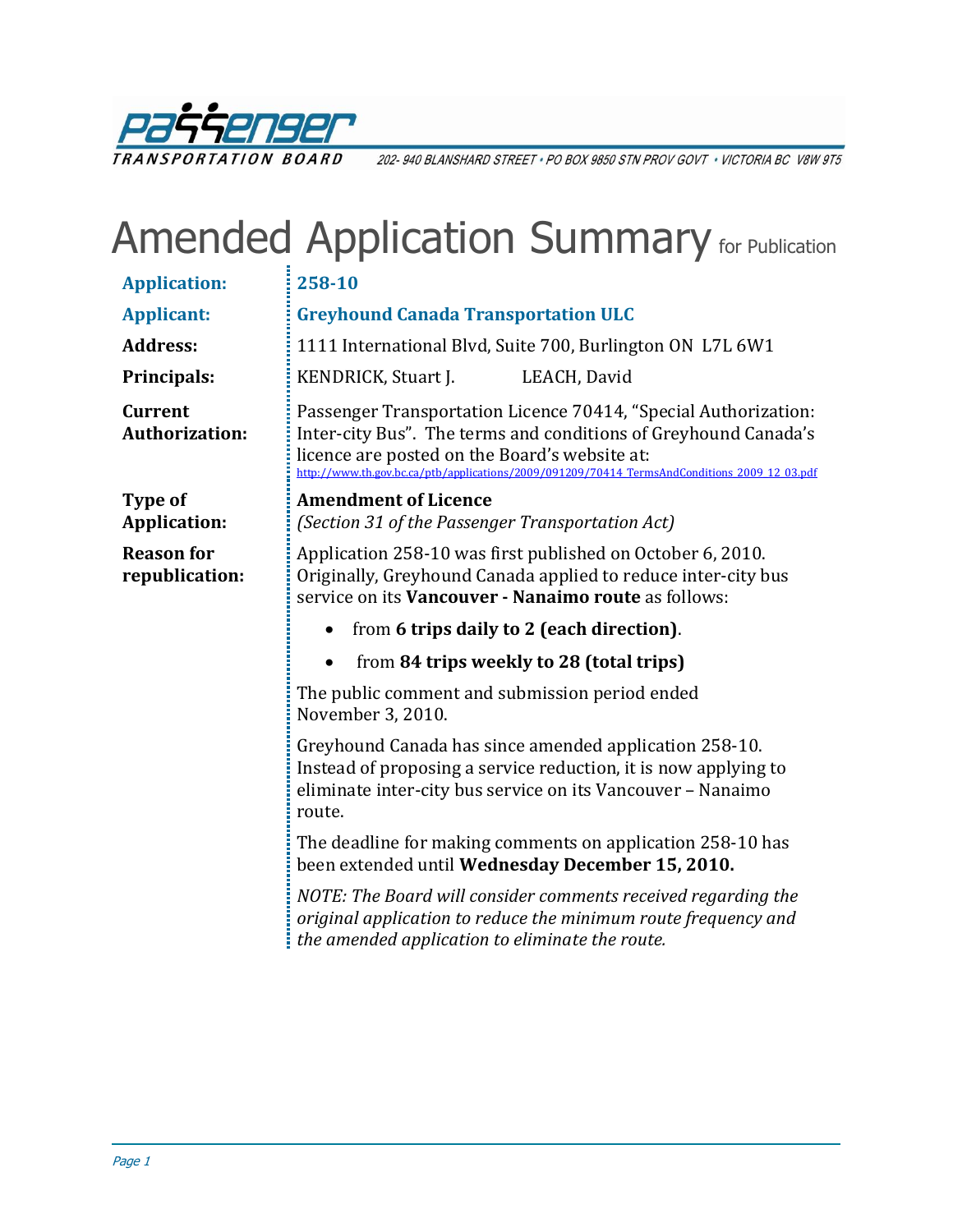| <b>Application</b><br><b>Summary</b>       | Greyhound Canada is applying to the Passenger Transportation<br>Board to eliminate inter-city bus service on its Vancouver -<br>Nanaimo route. Details of the changes proposed by Greyhound<br>Canada are set out in this summary below.                                                                                                                 |                                          |                                       |  |  |
|--------------------------------------------|----------------------------------------------------------------------------------------------------------------------------------------------------------------------------------------------------------------------------------------------------------------------------------------------------------------------------------------------------------|------------------------------------------|---------------------------------------|--|--|
| Applicant's<br><b>Rationale:</b>           | Greyhound Canada submitted a public rationale (with backround<br>information) to the Board. This is posted for public viewing at<br>www.th.gov.bc.ca/ptb/bus.htm.                                                                                                                                                                                        |                                          |                                       |  |  |
| <b>Submissions and</b><br><b>Comments:</b> | The deadline for making comments on application 258-10 has been<br>extended until Wednesday December 15, 2010.                                                                                                                                                                                                                                           |                                          |                                       |  |  |
|                                            | Anyone may submit written comments about this application.<br>Please quote "application 258-10," and send comments to:                                                                                                                                                                                                                                   |                                          |                                       |  |  |
|                                            | <b>Passenger Transportation Board</b><br>PO Box 9850 Stn Prov Govt<br>Victoria, British Columbia, V8W 9T5<br>Fax: 250-953-3788<br>Email: ptboard@gov.bc.ca                                                                                                                                                                                               |                                          |                                       |  |  |
|                                            | No fee is required to submit a comment.                                                                                                                                                                                                                                                                                                                  |                                          |                                       |  |  |
|                                            | The Board forwards comments to Greyhound Canada for its<br>comment. Submissions from private individuals are subject to a<br>privacy and confidentiality undertaking that Greyhound Canada<br>made with the Passenger Transportation Board.                                                                                                              |                                          |                                       |  |  |
| Details:                                   | <b>Application</b> : Greyhound Canada proposes to eliminate its inter-city bus service<br>from Vancouver to Nanaimo. If the Board approves this application,<br>inter-city bus route Q would be eliminated from Greyhound Canada's<br>special authorization licence. For reference, the current minimum<br>route frequency for Route Q is set out below. |                                          |                                       |  |  |
| <b>Route Number:</b>                       | Q (via Horseshoe Bay/Departure Bay Ferry)                                                                                                                                                                                                                                                                                                                |                                          |                                       |  |  |
| Terminating Point 1: : City of Vancouver   |                                                                                                                                                                                                                                                                                                                                                          |                                          |                                       |  |  |
| <b>Terminating Point 2:</b>                | City of Nanaimo                                                                                                                                                                                                                                                                                                                                          |                                          |                                       |  |  |
| <b>Authorized Route:</b>                   | <b>Route Points</b>                                                                                                                                                                                                                                                                                                                                      | <b>Daily Minimum</b><br>(each direction) | <b>Total Weekly</b><br><b>Minimum</b> |  |  |
|                                            | City of Vancouver                                                                                                                                                                                                                                                                                                                                        | 6 trips                                  | 84 trips                              |  |  |
|                                            | <b>City of West Vancouver</b>                                                                                                                                                                                                                                                                                                                            | 6                                        | 84                                    |  |  |
|                                            | Horseshoe Bay Ferry<br>Terminal                                                                                                                                                                                                                                                                                                                          | 6                                        | 84                                    |  |  |
|                                            | Departure Bay Ferry<br>Terminal                                                                                                                                                                                                                                                                                                                          | 6                                        | 84                                    |  |  |
|                                            | City of Nanaimo                                                                                                                                                                                                                                                                                                                                          | 6                                        | 84                                    |  |  |